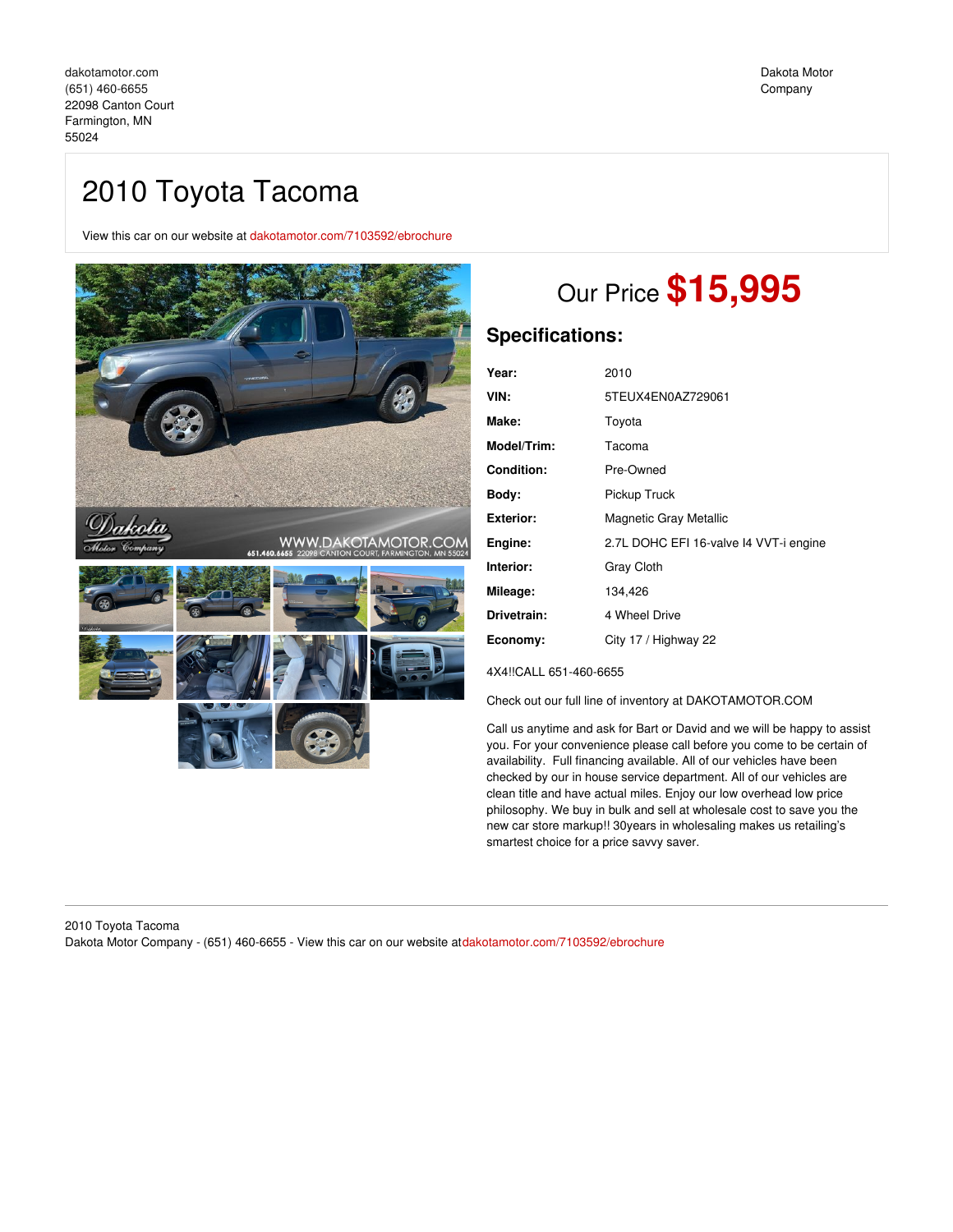

2010 Toyota Tacoma Dakota Motor Company - (651) 460-6655 - View this car on our website at[dakotamotor.com/7103592/ebrochure](https://dakotamotor.com/vehicle/7103592/2010-toyota-tacoma-farmington-mn-55024/7103592/ebrochure)